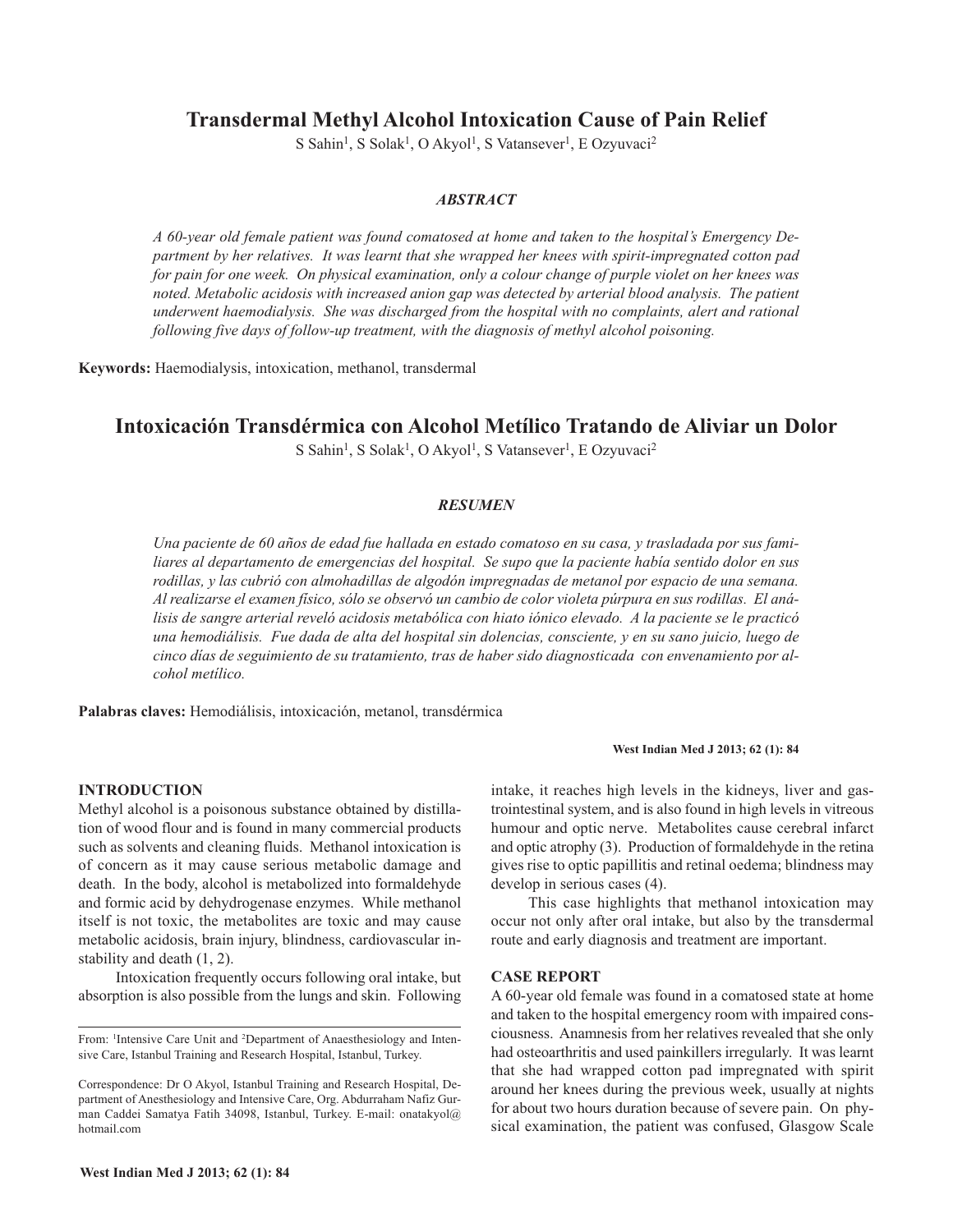was E2/M5/V3, no characteristic sign on inspection was determined except for a colour change of purple violet on both knees (Figure). She had hypotension (100/55 mmHg), heart



Figure: A colour change of purple violet was noted on the patient's knees after wrapping them in alcohol-soaked cotton.

rate was 122/minute, tachypnoea at 28 breaths/minute and deep breathing. Complete blood count, renal and liver function tests were normal. Electrocardiography showed sinus tachycardia, chest X-ray and cranial tomography were normal. Arterial blood analysis on four litres per minute of oxygen showed pH: 7.18, PO<sub>2</sub>: 112 mmHg, PCO<sub>2</sub>: 26 mmHg, HCO<sub>3</sub>: 11.9 mmol/L, anion gap: 14.3 mmol/L. Metabolic acidosis with increased anion gap was determined and it was thought that the spirit was absorbed by the skin causing methanol intoxication. Forty per cent ethyl alcohol was infused enterally by nasogastric catheter with 0.2 ml/kg/hour infusion after the loading dose of 1.8 ml/kg. The patient received haemodialysis for three hours. During the dialysis, 40% of ethyl alcohol infusion was continued. After treatment, the following results were obtained: pH: 7.36, PO<sub>2</sub>: 98.9 mmHg, PCO<sub>2</sub>: 34.4 mmHg, anion gap: 8.1. The analysis of the spirit revealed that it contained 150 times more methyl alcohol content compared to ethyl alcohol, and serum levels of methyl alcohol were abnormal (Table). The

Table: Alcohol levels in the spirit and patient's plasma

| Sample                       |                          | Ethyl alcohol $(g/L)$ Methyl alcohol $(g/L)$ |
|------------------------------|--------------------------|----------------------------------------------|
| Spirit                       | 3                        | 453                                          |
| Plasma before dialysis       | 0.03                     | 3.35                                         |
| Plasma 1 day after dialysis  | 0.04                     | 1.56                                         |
| Plasma 2 days after dialysis | $\overline{\phantom{a}}$ |                                              |

diagnosis was suggested to be related to methyl alcohol intoxication *via* the transdermal route. The patient was discharged from hospital on the 5<sup>th</sup> day of treatment in a stable metabolic condition.

## **DISCUSSION**

Methanol is employed in the production of many materials in industry and is a common laboratory solvent. About 40% of methanol is converted to formaldehyde, and from there into other products. In Turkey, methanol is allowed for universal spirit content in stove fuel, paints and adhesive cleaning in shoe-making.

Methanol intoxication is associated with central nervous system symptoms, vision disorders, stomach ache, nausea and vomiting. In these patients, a coma may occur with metabolic acidosis and an anion gap. Visual disorders occur in 50% of patients and include diplopia, blurred vision, reduction in visual acuity, photophobia, reduction of visual space and blindness. Hypotension and bradycardia are late signs and indicate poor prognosis. Clinical results show more correlation with intensity of acidosis than methanol concentration.

For this patient who was unconscious, intracranial pathology and intoxication were considered. On observation, metabolic acidosis and an anion gap were noted. The fact that the patient had no drug use history, urea and creatinine was normal and she was not diabetic excluded salicylate intoxication, uraemic acidosis and diabetic ketoacidosis. The history of the wrapped knees with spirit impregnated cotton for a oneweek period led to consideration of methanol intoxication. The final diagnosis was established with abnormal methanol level in the blood and spirit samples.

General treatment approach for methanol intoxication consists of stomach irrigation, administering ethanol, fomepizole and haemodialysis. The American Academy of Clinical Toxicology recommends that ethanol or fomepizole be given to treat methanol intoxication based on the following criteria: plasma methanol concentration > 20 mg/dL or recent history of ingestion of methanol with serum osmolal gap >10 mOsm/L or strong clinical suspicion of methanol poisoning with at least two of the following: arterial pH < 7.3, serum  $HCO<sub>3</sub>$  < 20 mEq/L and osmolal gap  $> 20$  mOsm/L (5).

Ethanol may be administered orally, intravenously or *via* nasogastric tube. Forty per cent ethyl alcohol with 0.2 ml/kg/ hour is administered orally from the nasogastric catheter after 1.8 ml/kg loading dose. Fomepizole is the competitive inhibitor of alcohol dehydrogenase, and prevents methanol metabolizing to formic acid, which is the major metabolite of methanol (6, 7). The loading dose of fomepizole is 15 mg/kg. Thereafter, 10 mg/kg is administered four times every 12 hours. Each dose should be administered by intravenous (IV) infusion slowly for 30 minutes. Haemodialysis may be considered in the presence of metabolic acidosis (blood pH 7.25 to 7.30), visual abnormalities, renal failure, or electrolyte imbalance unresponsive to conventional therapy and/or serum methanol concentration of > 50 mg/dL according to the American Academy of Clinical Toxicology guidelines.

We administered ethyl alcohol *via* a nasogastric catheter to the patient, and she received a session of haemodialysis be